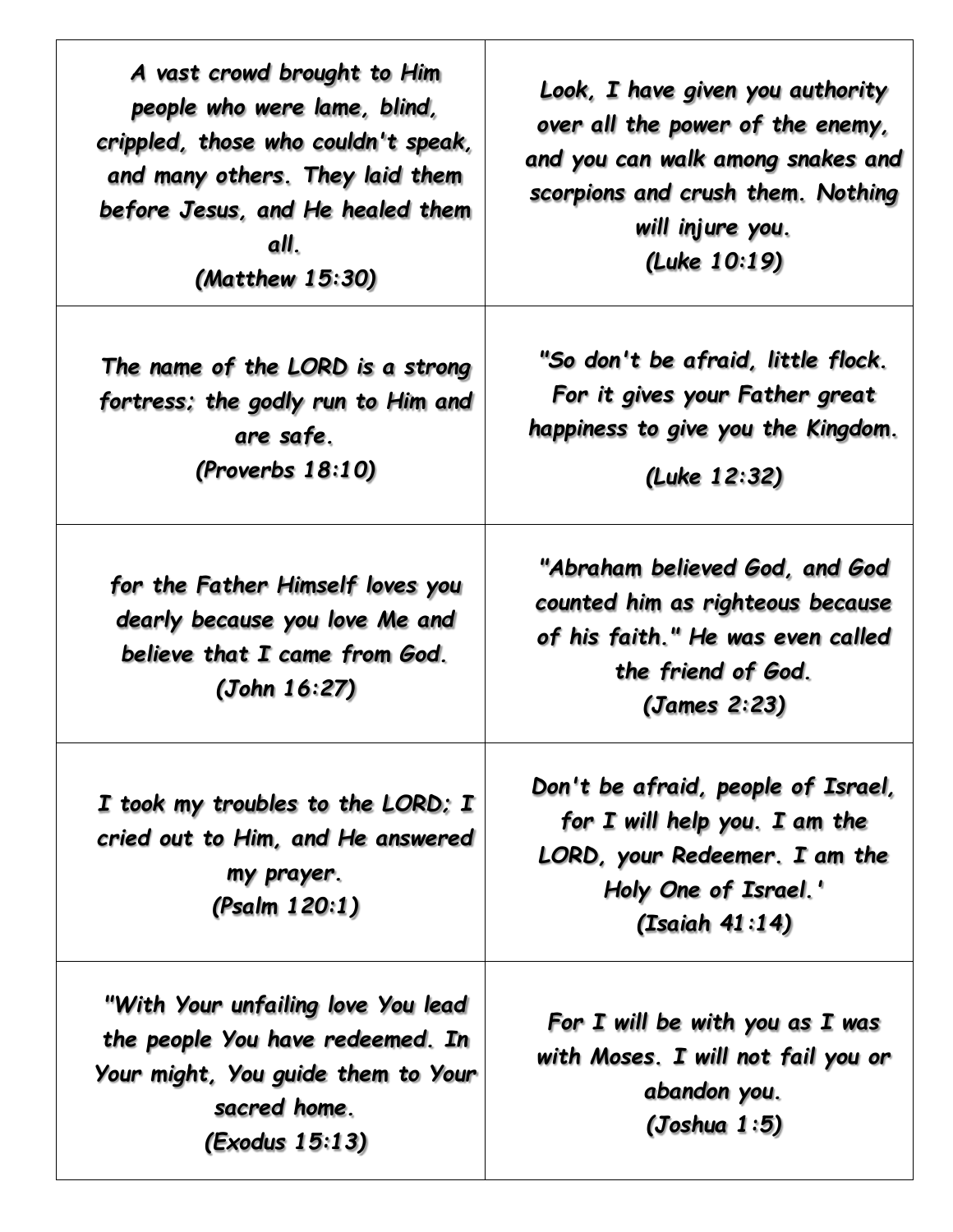| Healing  | Protection    |
|----------|---------------|
| Safety   | Security      |
| Love     | Friendship    |
| Counsel  | Help          |
| Guidance | Companionship |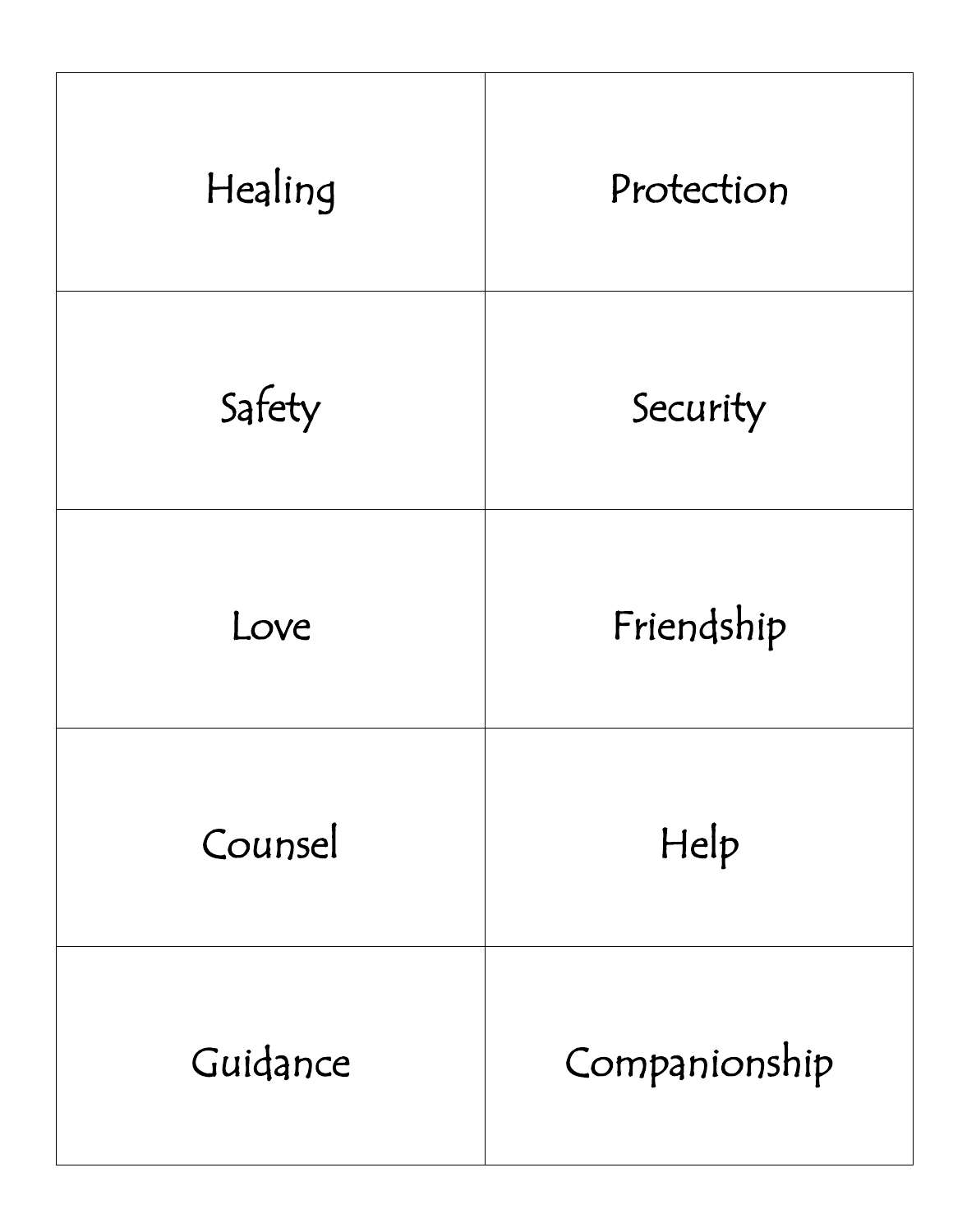| Thirst           | Hunger         |
|------------------|----------------|
| Cold             | Hot            |
| Wet              | Tired          |
| Annoyed by a bug | Scared of dark |
| Dirty            | Sticky         |